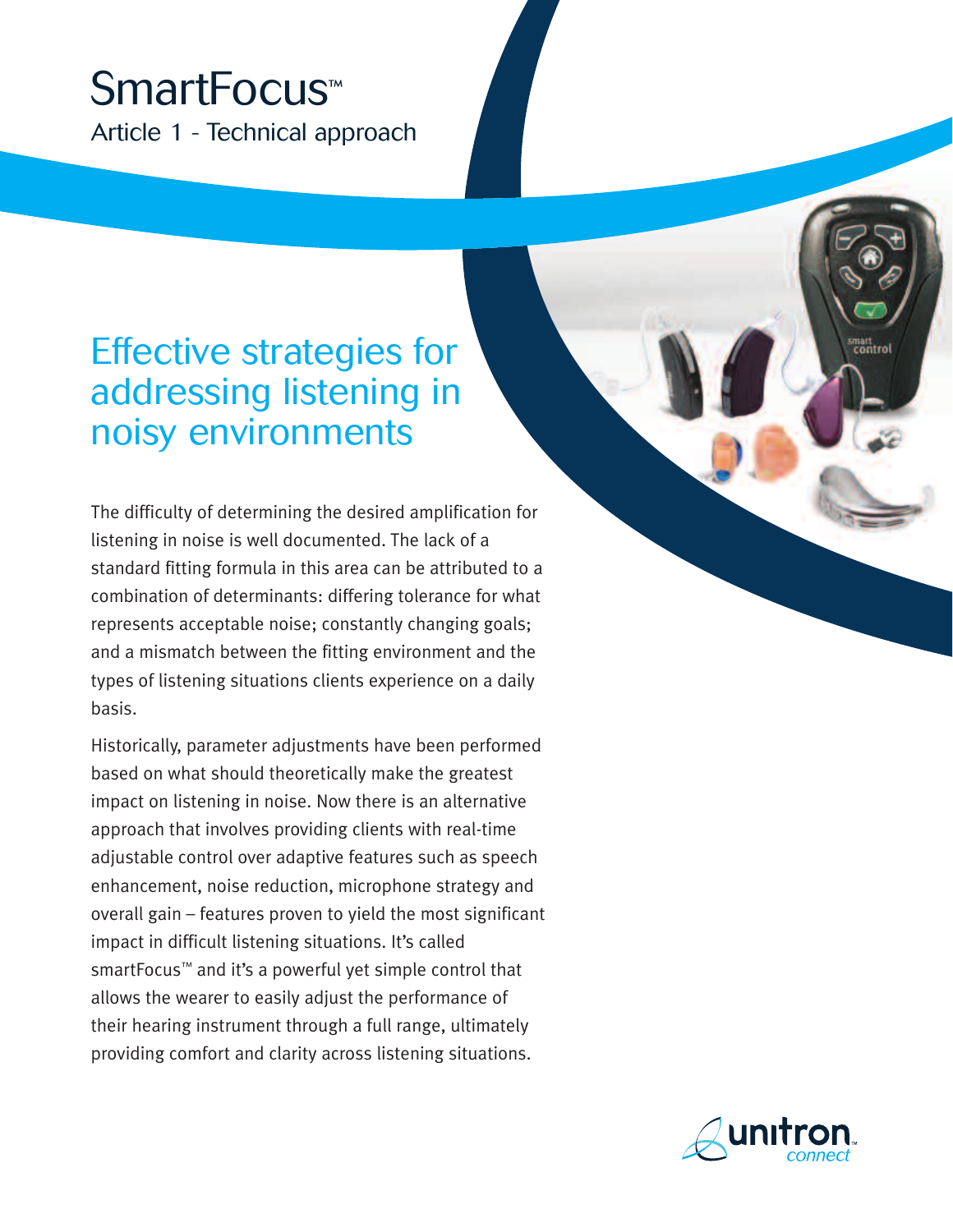There are many accepted fitting formulas with which to adjust a hearing instrument for optimal performance in quiet. The best known, and most widely accepted, are DSL v5<sup>1, 2</sup> and NAL-NL1<sup>3</sup>. Combining the benefits of accepted fitting formulas with the flexibility and sound quality of current multichannel digital instruments, ensures that almost all fittings can yield excellent performance in quiet without much difficulty<sup>4</sup>.

### The dilemma of listening in noise

Determining desired audibility for listening in noise is much more challenging. There are many unknown factors at the time of the fitting. While prescriptions for gain/frequency are common, there are no defined methods for adjusting adaptive parameters such as speech enhancement, noise reduction and microphone strategy; features that significantly impact noisy or reverberant environments. As such, clinicians are forced to make theoretical assumptions regarding which parameter adjustments will make the most impact in a given noise. In other words, even if a target existed for a given listening environment, it would not be easy to validate adaptive parameter settings for that same environment, while sitting in a quiet dispensing office. To further complicate matters, what counts as desirable listening for one person may represent unacceptable noise for another.

Here are some additional reasons why it's more difficult to adjust hearing instruments for listening in noise.

Constantly changing goals – In a quiet listening situation, it is reasonable to assume that an individual's amplification goal is to improve the perception of speech. However, the hearing

instrument wearer's goals in more challenging environments will vary across a continuum, from speech perception to comfort or sound quality, depending on the nature of the situation and the person's reason for being there. For example, while walking along a busy street the wearer's goals will surely include awareness of alerting signals for safety. Yet that same individual may not require speech clarity, especially if clarity reduces comfort or sound quality. If walking with a spouse or colleague on exactly the same busy street, however, the same wearer may accept diminished comfort in exchange for improved speech clarity.

Acoustic variations in difficult environments – While quiet listening consists of a fairly homogeneous set of situations, there are huge acoustic variations across the range of more difficult environments. This is due to differing reverberation times, as well as background sounds from multiple sources, with differing spectral content and signal levels, all of which interact and constantly change.

### A solution built on user control

An alternative to the standard clinical approach described above is based on an adjustable user control for multiple adaptive features. The approach begins with an initial fitting where the clinician presets the instruments in the office for the wearer's desired listening environments. Settings at, or near, the manufacturer's defaults are often a good starting point. A high level of precision may not be required at this stage if the hearing instruments contain a user adjustable control over the features that will yield the most demonstrable impact in difficult listening situations.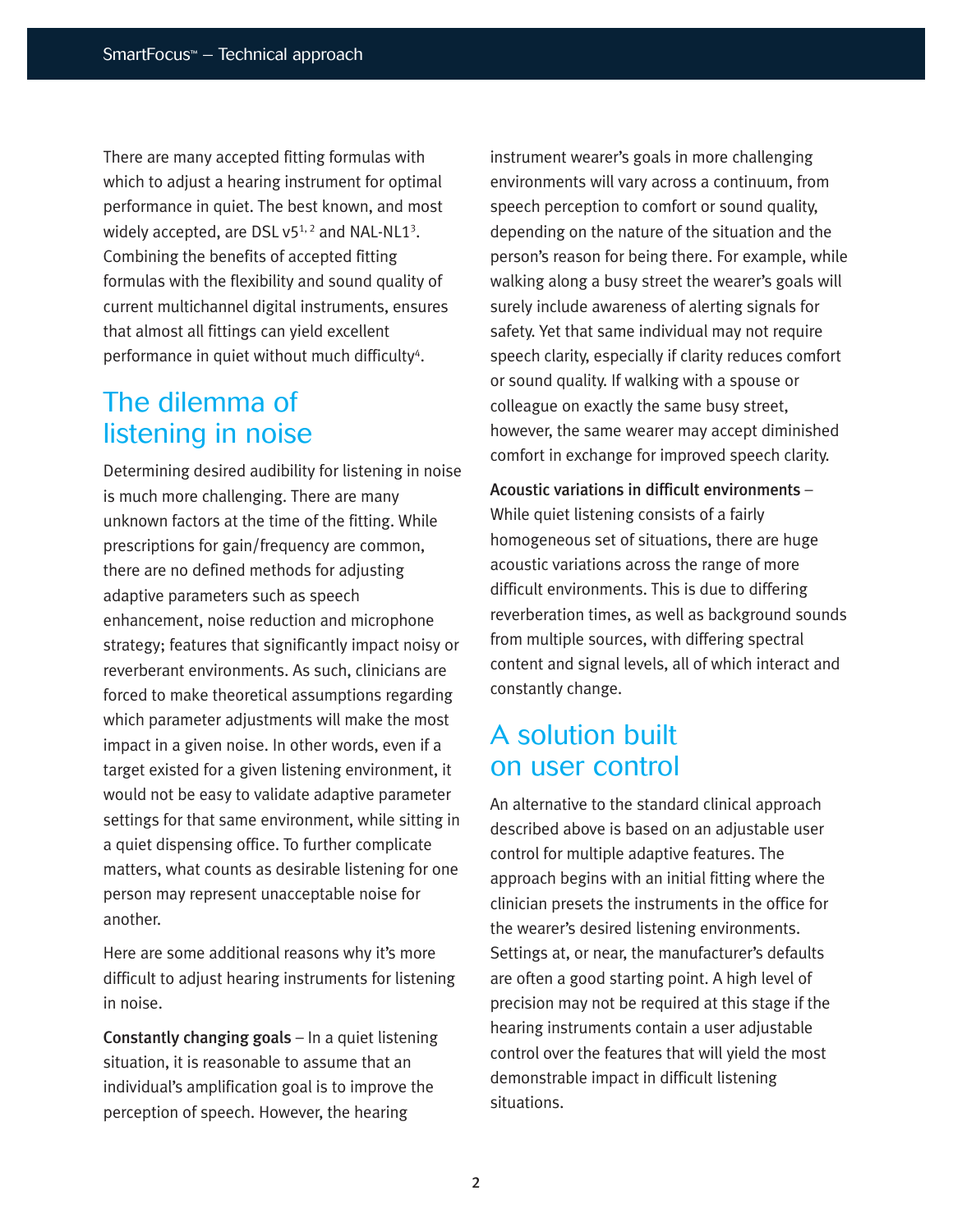Traditionally, user control has been limited to volume control or the ability to make broad program changes according to settings the fitter thinks might be best for a particular listening environment. Automatic programs are also available but the parameters within these programs require certain assumptions on the part of the fitter; assumptions which may not always meet the needs of the wearer.

In contrast, it is highly effective to empower users to manipulate those features which impact hearing instrument output, but have no clearly associated prescription. For example, when the wearer experiences a difficult listening situation, they can control a group of parameters including: microphone directionality, speech enhancement, noise reduction and overall gain. Using one simple control the wearer can simultaneously optimize all four parameters to meet their desired goal in any listening environment in real time. Thus the wearer has the opportunity to rapidly converge on an optimized fitting in any listening environment as efficaciously as possible, increasing satisfaction and performance, while minimizing problems and complaints, even before the follow-up visit.

# Planning for parameter interaction

In order for the above scenario to work as intended, it requires more than a simple control over a series of adaptive parameters. The parameters constantly interact with one another, readjusting the device's performance on a moment-to-moment basis. Thus, the features under user control must be coordinated at every setting to provide a synergistic effect converging to a common desirable outcome.

Here is an example to illustrate this point. You

have a client who regularly plays cards at a local hall every Thursday night. This client has a two dimensional problem:

- Audibility must be adequate to follow the game play and interact socially
- Comfort must be maintained through precise control of extraneous noise, speech or music

In this case, simply turning up the volume won't meet both of the client's goals. You risk achieving audibility at the expense of comfort. In fact, failure in either dimension (comfort or clarity) may lead to rejection of amplification and subsequent social isolation. However, giving this client direct control over the parameters of interest allows him to strike the desired balance, maximizing both audibility and comfort in this particular situation.

How can a clinician customize the key parameters in the hearing instrument, optimizing it for this specific situation? In this case, the key parameters and each of their possible states are shown in Table 1.

#### *Table 1*

| <b>Parameter</b>       | <b>State</b> |               |                                     |  |  |
|------------------------|--------------|---------------|-------------------------------------|--|--|
|                        | 1            | $\mathcal{P}$ |                                     |  |  |
| <b>Microphone</b>      | Omni         | Fixed         | Adaptive<br>Directional Directional |  |  |
| <b>Noise Canceller</b> | Off          | Mild          | Moderate Maximum                    |  |  |
| Speech<br>Enhancement  | Ωff          | Mild          | Moderate Maximum                    |  |  |

Taken alone, the impact of each feature is reasonably predictable. But what will be the aggregate effect of all three features running simultaneously in a rapidly changing noisy environment? The answer will be due, in part, to how they are set.

There are three microphone states and four possible states each for speech enhancement and noise canceller. That adds up to 48 possible unique states  $(3 \times 4 \times 4 = 48)$ . Furthermore, each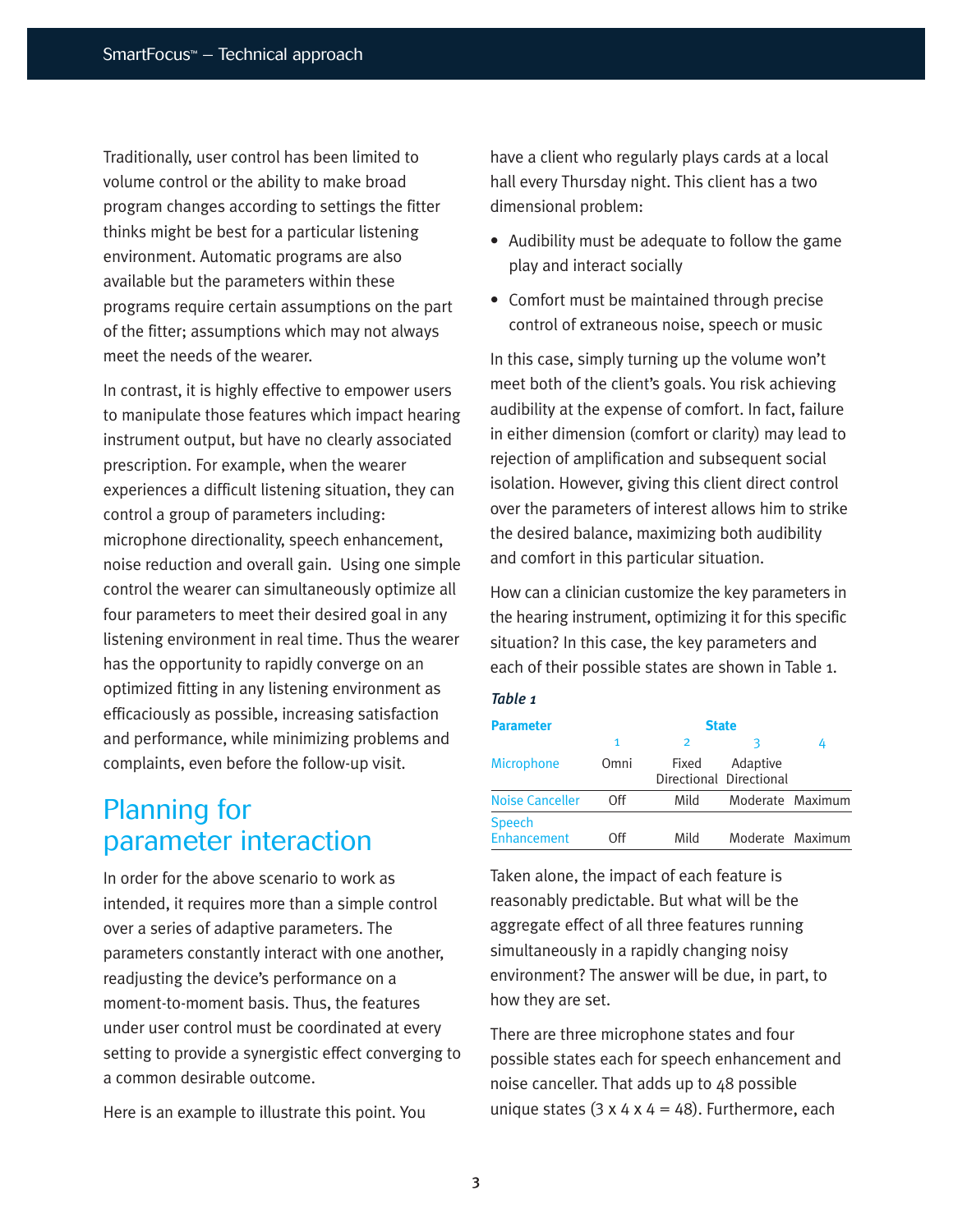of these features has an adaptive component yielding an infinite set of possibilities within the range of adjustment. In other words, the true status of the hearing instrument amounts to the sum of all the parameter settings under the influence of the given listening situation. In addition, the impact of all these features will vary depending on whether the base gain is set appropriately. If the device does not provide audibility from the outset, considerations regarding how to set other adaptive parameters will be inconsequential.

The hearing instrument performance that ultimately occurs as a result of these parameter adjustments is neither predictable nor replicable in the clinician's office. The only way to verify the value of the modification is in a real listening environment. However, by optimizing the performance of all three parameters in relation to one another, and then putting them all under one control, it will be possible for the user to optimize the fitting in real time.

# SmartFocus™: Unprecedented user control

The smartFocus user control provides a range of adjustment from comfort to clarity. When adjusting towards comfort, the goal is not to maximize speech intelligibility or improve understanding, but rather to increase the overall listening comfort without losing environmental awareness. The parameter settings at the comfort end of the continuum are optimized specifically to meet these goals.

Conversely, when adjusting toward clarity, all of the parameters have been optimized to enhance the perception of speech, particularly in noisy environments.

Both comfort and clarity can be adjusted as follows:

#### 1. Microphones



#### 2. Speech Enhancement



#### 3. Noise Canceller

Although the noise canceller is engaged whether the control is adjusted toward comfort or clarity, its impact is different in each direction. When adjusted towards the direction of comfort, the noise canceller is more aggressive, reducing noise by up to 10 dB/band at its maximum. This is designed to meet the listening goal of comfort in noise. However, when adjusted towards the direction of clarity, the impact of the noise canceller is limited to 6 dB/band. The noise canceller is less aggressive at the clarity end of the continuum than at the comfort end because its purpose is to improve the clarity of speech signals. If the noise canceller works too aggressively in combination with speech enhancement it can actually deteriorate clarity. This is one benefit of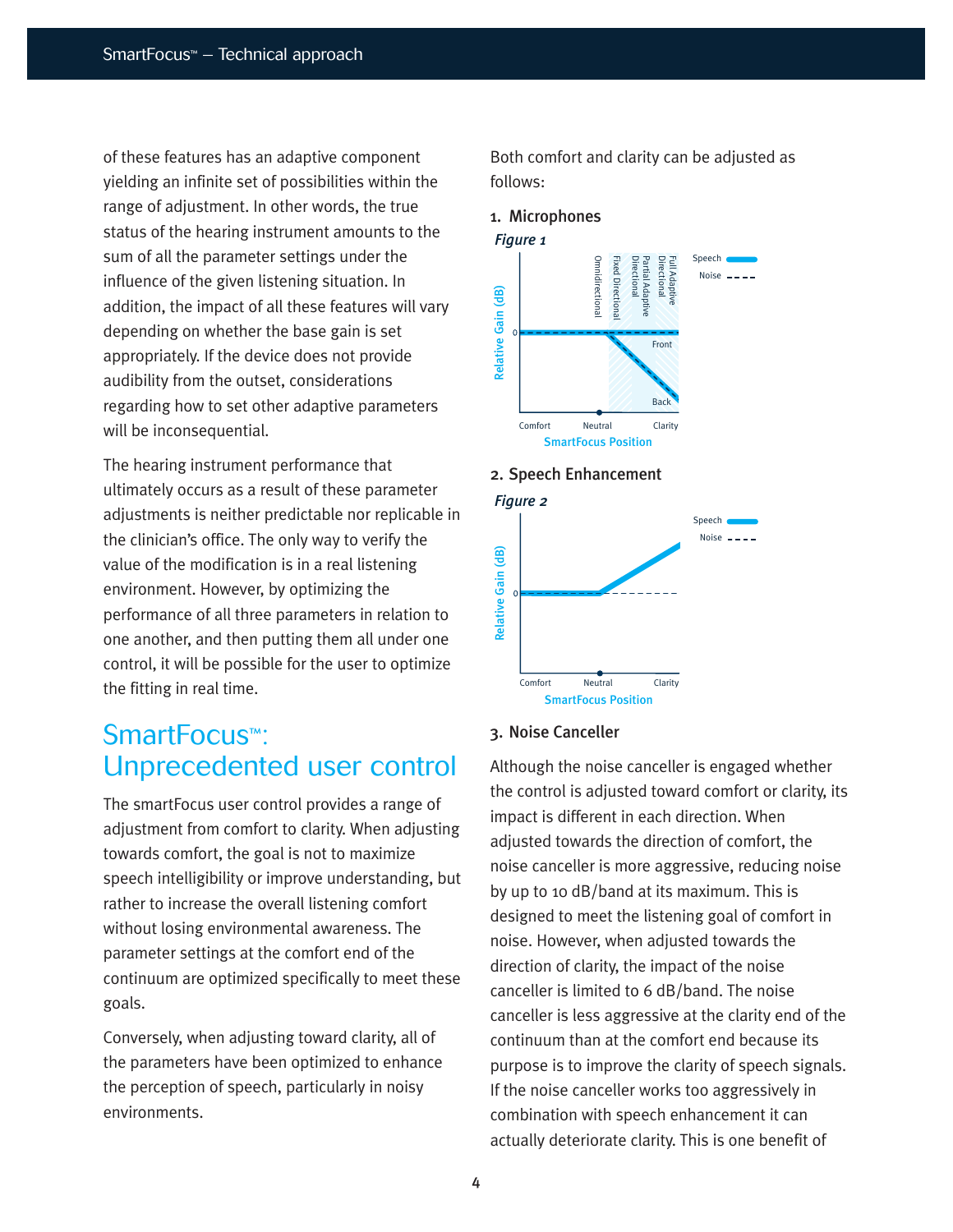pre-configuring the relative combination of these multiple parameters at each setting of the control. It helps ensure that parameters will be set to achieve desired goals without causing artifacts.



#### 4. Gain Reduction

Another effect that most hearing instrument wearers associate with comfort is a slight gain reduction. As the control is moved towards comfort the gain is progressively reduced up to 8 dB.





The combined effect on the gain model of all parameters under adjustment is shown in Figure 5.



#### *Figure 5*

### Making a noticeable difference for speech in noise

Many clients pursue a hearing instrument to improve their perception of speech in noisy environments. However, there are many noisy environments where the client would much prefer comfort over clarity. The inability to precisely meet their goals for speech in noise is one of the main reasons that clients ultimately reject hearing instruments. It would be extremely helpful if clients had a control that could address both of these pre- and post-fitting concerns.

What is the potential impact of the smartFocus control in a 'speech in noise' environment? As the smartFocus control approaches comfort, all signals, speech and noise, are reduced in amplitude, due to the overall decrease in gain. Noise is given an extra reduction due to the intelligent application of noise reduction in those bands containing noise.

As smartFocus moves toward clarity, background noise is still reduced by the combined impact of the directional microphones and the noise canceller. However, the output for speech, especially speech in the directional target area in front of the wearer, is increased considerably thanks to speech enhancement. Thus, the control provides the user with a simple, yet powerful, tool to optimize the performance of the hearing instruments.

### Minimal use yields maximum results

There is the risk that constant adjustment of a user control in different listening situations will rapidly become intrusive. Therefore, the quality that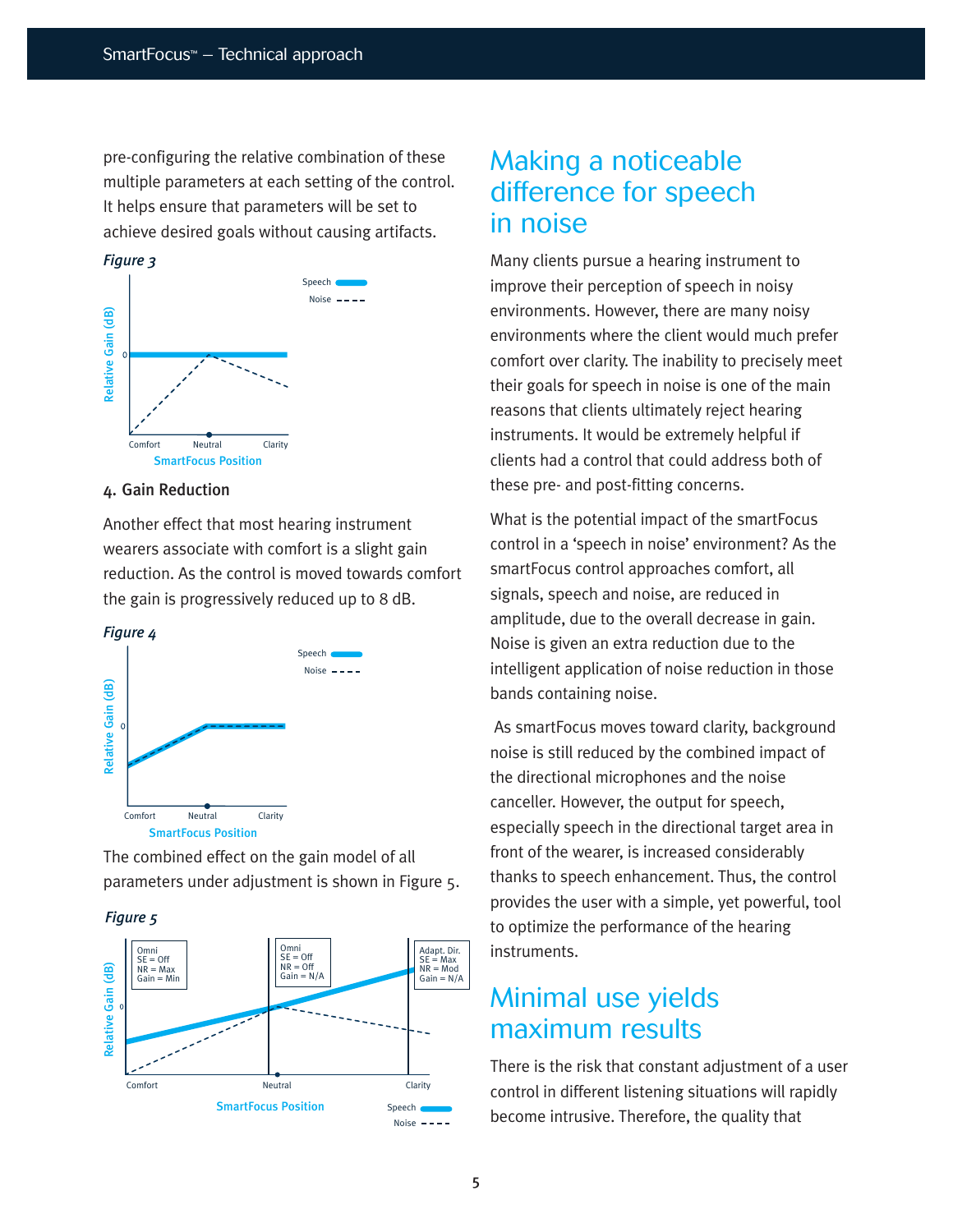makes the smartFocus user control so highly effective is its availability when needed. Furthermore, the instrument learns the wearer's preferred smartFocus and VC settings in multiple listening environments over time, through the self learning and learnNow features, thereby minimizing the required frequency of use. There are two additional components of the hearing system which make this possible.

#### AutoPro4™

The automatic program, which is called autoPro4™, includes the following destinations: speech only, speech in noise, noise only and music. The smartFocus control can be adjusted to a different position for each of these destinations. As the instrument cycles from one destination to the next, reflecting changes in the listening environment, it updates the position of the smartFocus control to the wearer's desired setting for the new destination.

Optimizing the control for up to four destinations significantly reduces the need for constant user adjustment, provided the correct settings have been chosen for each destination. As previously discussed, presetting adaptive features is problematic at best from the booth in the clinician's office. Therefore, it is extremely helpful if the hearing instruments can learn the client's preferred settings, reducing the need for repeated wearer interventions each day<sup>5, 6</sup>. Plus, fewer return visits are needed to update the device<sup>5, 6</sup>. Furthermore, wearers are generally more satisfied with an aid that they have optimized in their own listening environments<sup>7</sup>.

# Self learning

The clinician presets smartFocus and the volume control for all four destinations at the fitting. The wearer takes the hearing instruments home and

makes adjustments to both controls while moving through common listening situations. The hearing instruments learn the wearer's preferences in each destination and gradually updates both controls, thus optimizing smartFocus and the volume control for each of the four destinations. By the time of the follow-up visit, two to three weeks after the fitting, the instruments have applied the wearer's preference for both controls in each of the four listening destinations. The wearer now only needs to make adjustments in either novel listening environments or in instances where their goals have shifted within a known, or learned, environment.

### Real life results

To validate the performance of the smartFocus control, 35 individuals experiencing a wide range of hearing loss were fitted with Unitron hearing instruments featuring a variety of shell types and venting options. Each participant wore their assigned hearing instruments for three weeks. At the end of the three weeks they were asked to rate their overall satisfaction with the instruments on a 1 - 10 scale, where 1 was "very dissatisfied" and 10 was "very satisfied." The participants were overwhelmingly either very satisfied or satisfied with the hearing instruments after three weeks of use. Their ratings are shown in Figure 6.

#### *Figure 6*

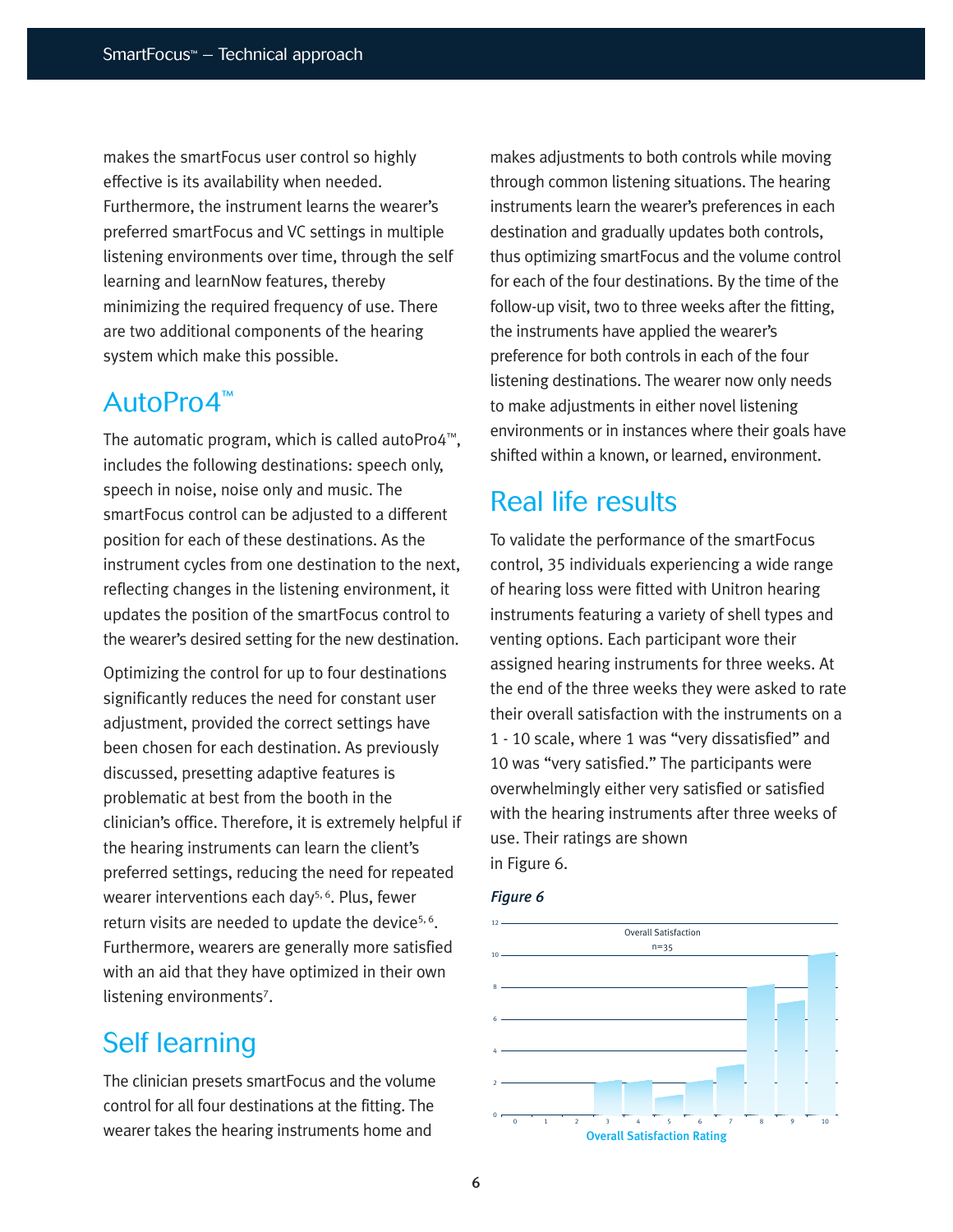Aside from satisfaction levels, the participants also reported significant benefit from the hearing instruments on the Abbreviated Profile of Hearing Aid Benefit (APHAB) questionnaire<sup>8</sup>. The results for the new hearing instrument wearers and experienced hearing instrument wearers are shown in Tables 2 and 3.

#### *Table 2*

| Category  | <b>Difference</b><br>between means<br>(benefit score, %) | p-value | <b>Significant benefit</b><br><b>New users</b> |
|-----------|----------------------------------------------------------|---------|------------------------------------------------|
| Global    | 21.95                                                    | 0.0001  | Yes                                            |
| EC        | 19.9                                                     | 0.0017  | Yes                                            |
| <b>RV</b> | 18.91                                                    | 0.0003  | Yes                                            |
| <b>BN</b> | 28.23                                                    | 0.0001  | Yes                                            |
| AV        | $-22.08$                                                 | 0.0039  | No                                             |

#### *Table 3*

| Category  | <b>Difference</b><br>between means<br>(benefit score, %) | p-value | Significant benefit<br><b>Experienced users</b> |
|-----------|----------------------------------------------------------|---------|-------------------------------------------------|
| Global    | 22.043                                                   | 0.0054  | Yes                                             |
| EC        | 16.529                                                   | 0.025   | Yes                                             |
| <b>RV</b> | 31.364                                                   | 0.0016  | Yes                                             |
| <b>BN</b> | 18.38571                                                 | 0.0023  | Yes                                             |
| AV        | $-8.321$                                                 | 0.2465  | No                                              |

New and experienced users are separated because benefit from wearing these hearing instruments is calculated as a decrease in problems relative to no amplification for new users, and as a decrease in problems relative to their previous hearing instruments for the experienced users.

In both cases there were significant improvements in Global aided benefit from Passport as well as in Reverberant and Noisy listening environments. The new users also showed significant improvements for quiet listening over the unaided condition. The experienced users reported about the same performance with Passport as with their existing hearing instruments in quiet listening environments. The clarity provided by the smartFocus control was tested on another group of 33 participants. They were assessed using the HINT<sup>9</sup> under very challenging conditions. HINT sentences were presented from 0˚ azimuth. Speech weighted noise was presented from four separate speakers at: 0˚, 90˚, 180˚ & 270˚ azimuth at a fixed level of 65 dB (A). The HINT sentences were varied adaptively to obtain Sentence Speech Reception Thresholds (SSRTs). Analyses of the results are shown in Figure 7.

#### *Figure 7*



For the 25 participants who had conventionally fitted hearing instruments there was a significant improvement in the HINT Signal-to-Noise Ratio (SNR) for the neutral setting of the smartFocus compared to no aid and there was a further significant improvement from the neutral setting of smartFocus to the clarity setting. For the eight participants with open fitted instruments there was a significant improvement in HINT SNR for the clarity position compared to the neutral position. In both cases there was a substantial and significant improvement in HINT SNR for the clarity position over the unaided condition.